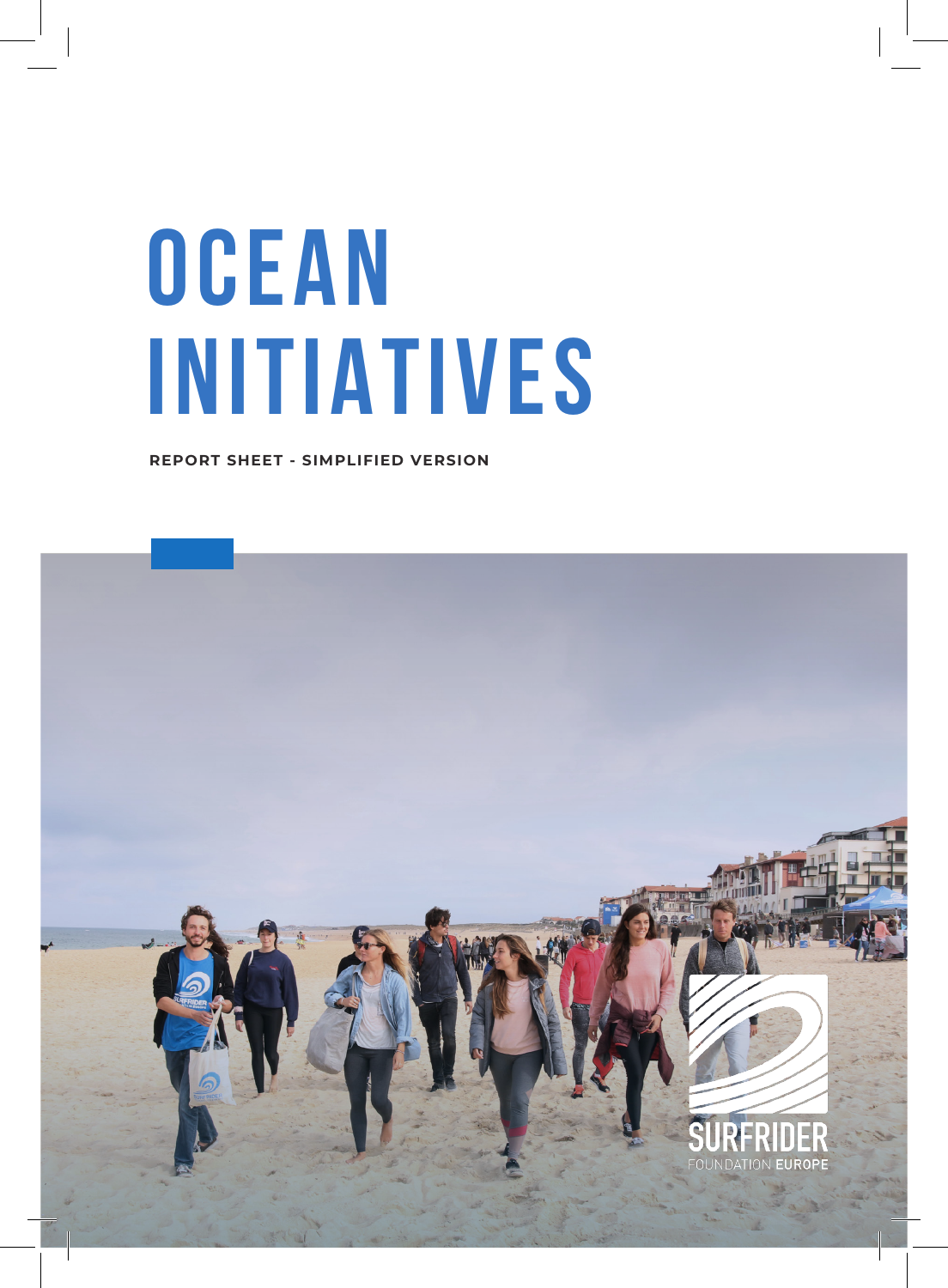

**The Ocean Initiatives help us to raise awareness about the problem of marine litter among over 80,000 people across Europe.** This is also an opportunity to collect data which allow us to better understand marine litter pollution. You are in the best position to tell us about the state of your beach/lake/river/ seabed : we need you to carry out our research program !

The field data that you share with Surfrider help us to back up our lobbying activities with European and national bodies. For example, we took part in the discussions which resulted in the adoption by European institutions of a single-use plastics directive in June 2019. This text introduces several types of regulatory measures, including a ban on certain items, in order to reduce plastic at source and reduce our consumption of ten single-use plastic products, which all too often end up in the environment and the sea.

These 10 plastic products were not chosen at random. They are the 10 single-use plastic products most often found along Europe's coastlines, and it is largely your involvement in the Ocean Initiatives that has made this possible.

Our work doesn't stop there ! Following the success of our lobbying efforts to reduce single use plastics, we are now focusing on another extremely polluting item found in huge quantites in our streets, on our beaches and riverbanks and near our lakes – cigarette butts. We are asking you to keep your eyes peeled during your clean-ups so that we can collect data on this waste which in no way belongs in our environment.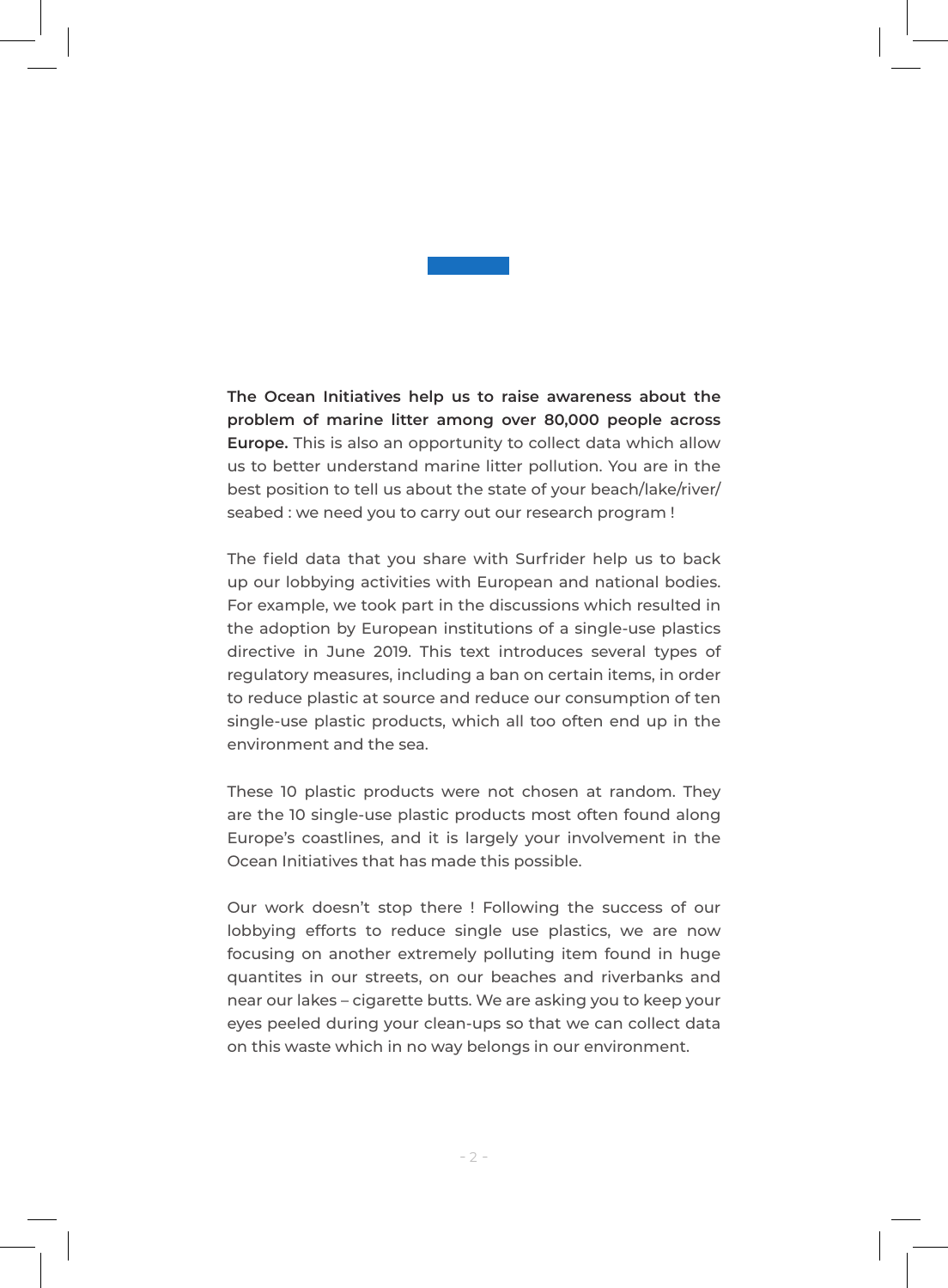

## **Fill in this report sheet and help us to tackle the scourge of marine waste !**

Don't forget to transfer the findings on the online version of the report sheet (my account, my collection (click on the collection) and fill in/edit the report sheet) or scan the document and send it to oceaninitiatives@surfrider.eu if you don't have access to your account.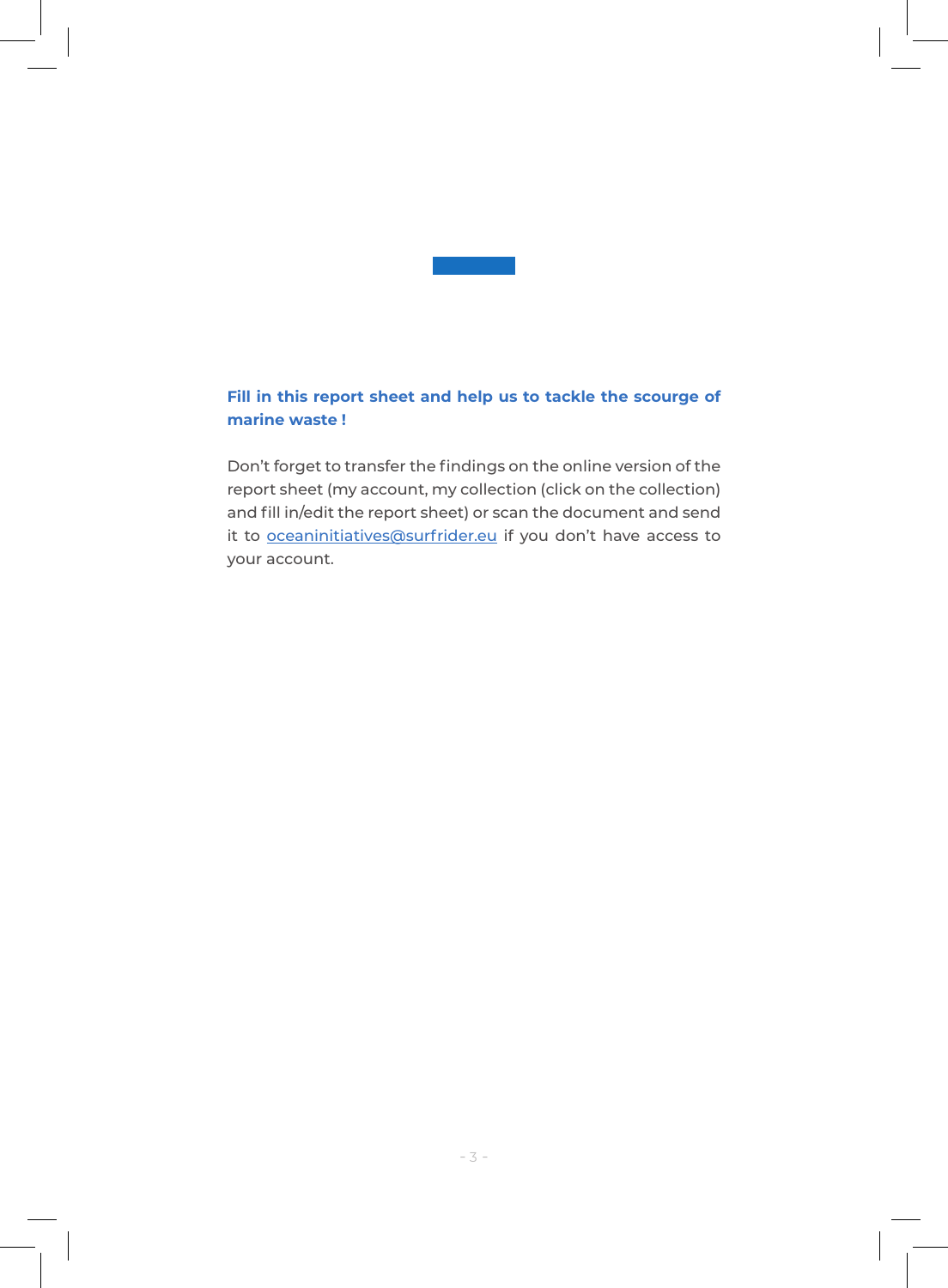

## **INFORMATION ON THE OPERATION**

| Date: $\frac{1}{2}$ /                              |
|----------------------------------------------------|
| Type of collection:                                |
| On foot                                            |
| Diving                                             |
| On-board                                           |
|                                                    |
|                                                    |
|                                                    |
|                                                    |
| Length of the beach / bank / watercourse observed: |
| 100-200 m                                          |
| 200-500 m                                          |
| 500-1000 m                                         |
|                                                    |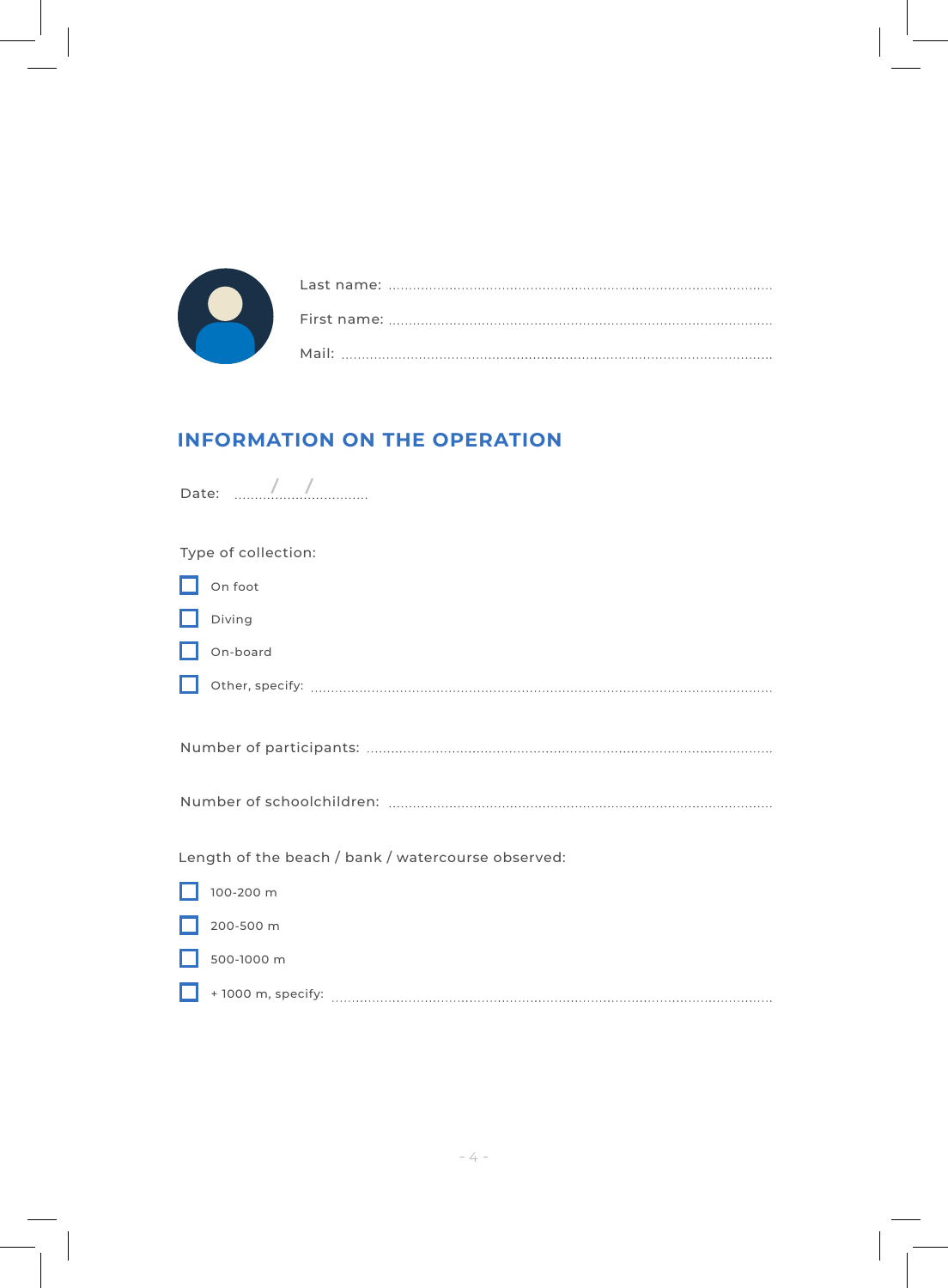## **FOCUS ON CIGARETTE BUTTS**

Number of cigarette butts found during your operation :



Cigarette butts

You can leave us additional information about the activity by filling in the part below (presence of large quantities of litter, unusual garbage, etc.